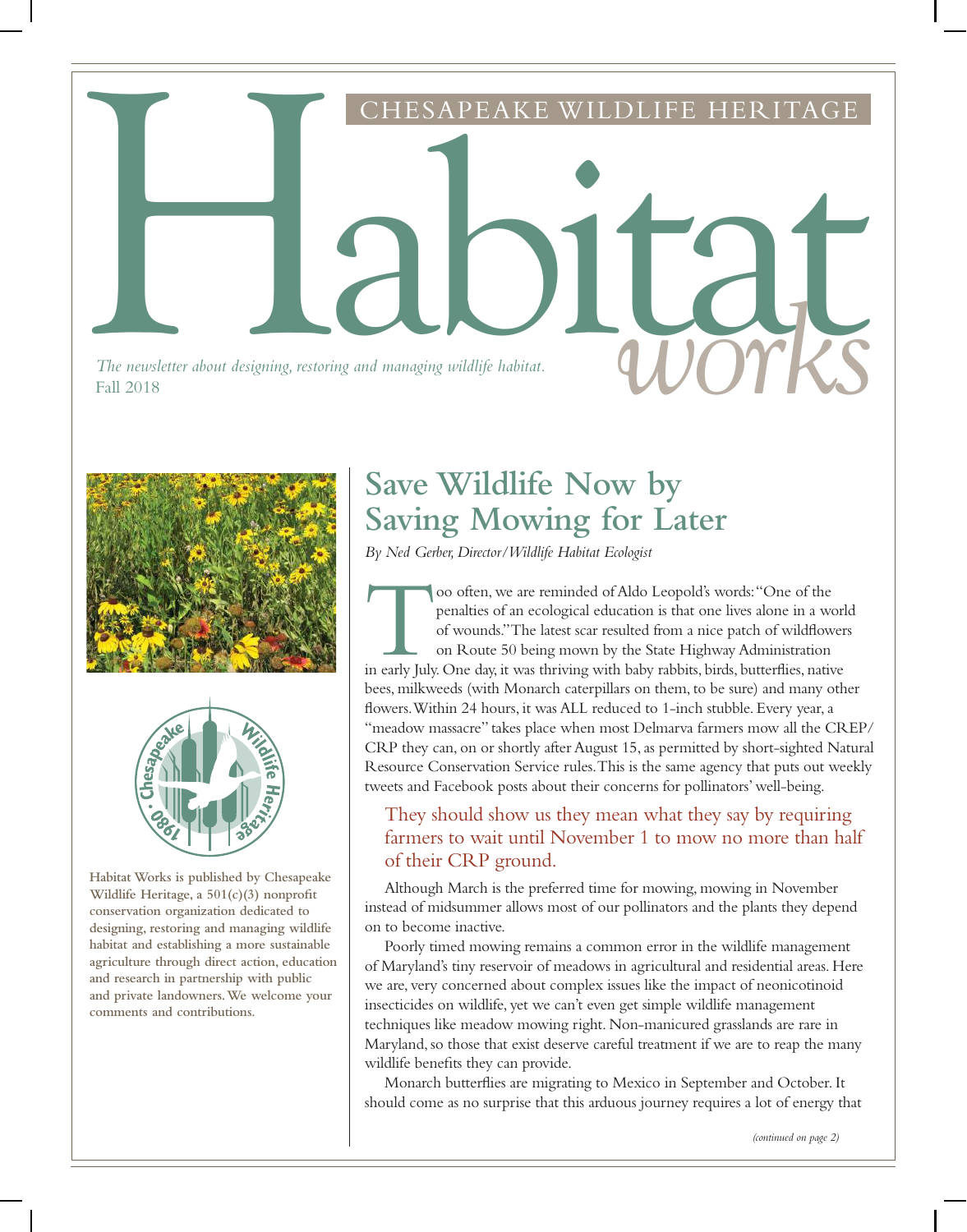

#### **Chesapeake Wildlife Heritage Board of Directors**

Ralph Partlow, *President and Treasurer* Larry Albright, *Chairman* Cleo Braver, *Vice President* Laura Hoffman, *Secretary* Stanley P. Watkins, Jr. M.D. John Murray, Esq, *Advisor* Dennis Whigham, PhD, *Advisor*

#### **Staff**

Ned Gerber, *Director* Michael Robin Haggie Andi Pupke Sandy Parker Mary Henley Phil Boyd Danny Sterling Paul McMullen Buck Schuyler Dean Knowles

Chesapeake Wildlife Heritage 1201 Parson Island Road Chester, MD 21619

410.822.5100 info@cheswildlife.org cheswildlife.org

*Printed on recycled paper.*

#### *(continued from page 1)*

can only come from flower nectar (Joe-pye weed, goldenrod, wingstem, etc.). The incredible wildflower destruction wrought by late-summer/early-fall mowing may be a contributing factor in the Monarch decline. Researchers now think that an absence of flowers during their travels south may hinder their migration. All the midsummer-blooming milkweed in the world won't provide the energy resources needed by Monarchs to make their incredible fall trip successfully.

Goldenrods (*Solidago* species) are relatively late-blooming wildflowers that provide high-value pollen at the end of the growing season. A bountiful supply of this late-season food is especially critical to native bee species such as bumblebees. Young queen bumblebees are the ONLY ones able to survive the winter (hopefully) and start a new population the following spring. Mowing a meadow in their current feeding territory before November is likely to negatively impact their ability to go into winter in good physical condition and thereby threatens the entire population. Many bumblebee species populations are in decline.

Have you ever noticed the galls on goldenrod stems? These are formed when gall flies lay their eggs in the plant stem. Chemicals in the hatching larvae's saliva cause the plant to grow the gall, and the fly larvae then develop inside it. Birds like Downy Woodpeckers open the gall and eat the larvae. Wasps insert their eggs into the gall so their larvae can eat the fly larvae. If the larvae hatch, they leave a hole when exiting. Several species of spiders will then enter and take up residence



**Bee on coneflower**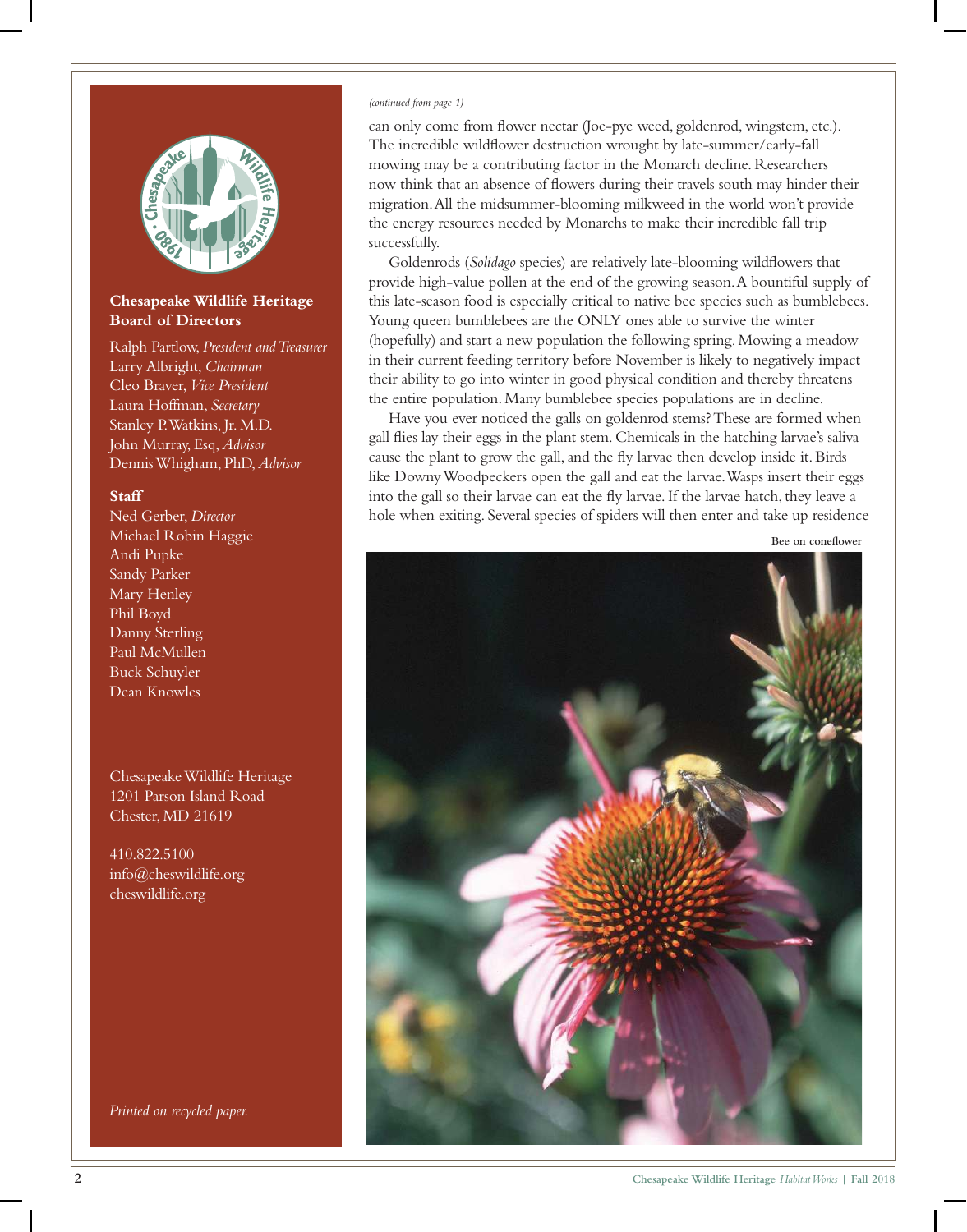inside the vacant gall, which can persist for a year or more. Patches of goldenrod resist lodging in winter and provide good cover for birds. Goldenrod stands are communities within a meadow. All too frequently, they are destroyed by poorly timed mowing in late summer and early fall.

Many of the plants in a meadow provide essential winter cover and seed sources for species like White-throated Sparrows, rabbits, voles and insects.

## By mowing only a portion of the meadow each year in March, winter cover is preserved and standing dead plant material is left to provide nesting cover for the following spring.

Many insects overwinter in the stems and flower heads of standing vegetation. *Please, at least wait until after Thanksgiving to mow these meadows.* 

Late-summer mowing not only eliminates many useful flowering plants and harms the pollinators that depend on them; it also destroys other important wildlife species like box turtles, snakes and spiders. In more northern states, where nesting Bobolinks are a concern, funding has been made available to pay hay farmers to delay cutting in order to save declining populations of these popular birds. Perhaps we need to consider further enhancing CREP/CRP payments so that mowing is timed properly for the many pollinators, birds and other wildlife that use Maryland meadows. •



#### **PLEASE HELP THE WILDLIFE AND NATIVE PLANTS LIVING IN THESE MEADOWS BY:**

Mowing mostly in March

Mowing no more than half of your meadow

Mowing at a height of 8–12 inches!

## **CWH Moves Office to Chester**

In November 2017, Chesapeake Wildlife Heritage moved our office from the old Railway Station in Easton, MD, to the old Dominion Schoolhouse at 1201 Parson Island Rd. in Chester, MD.

The Dominion Schoolhouse is part of the 540-acre Barnstable Hill Farm, which was donated to CWH by the White and Bennett families in 2000. Since then, the building had been rented as a single family dwelling; however, in 2017, we decided that it would be the perfect spot for the CWH office, and work began to repair and update it to be suitable for its new use.



The original one-room schoolhouse

at this location was built sometime prior to 1893. When it was decided to build a new two-room school in about 1917, it was located on the same property just in front of the original schoolhouse.

The 1917 Dominion Schoolhouse is now home to the CWH office, which works well for field staff. Their work has been based at Barnstable Hill for many years, but now their long trek to Easton is no longer required for paperwork. The new office location seems to be working out well.

As in Easton, this CWH office has nesting boxes, predator guards, sparrow traps, native bee nesting tubes and more for sale. Please give us a call at 410-822-5100 so we can be sure to have the quantity you need ready when you arrive. CWH wants to continue to make available nesting structures and the much-needed predator guards for our feathered friends so their landlords can keep them happy and safe.

Feel free to stop in to see us if you're out this way.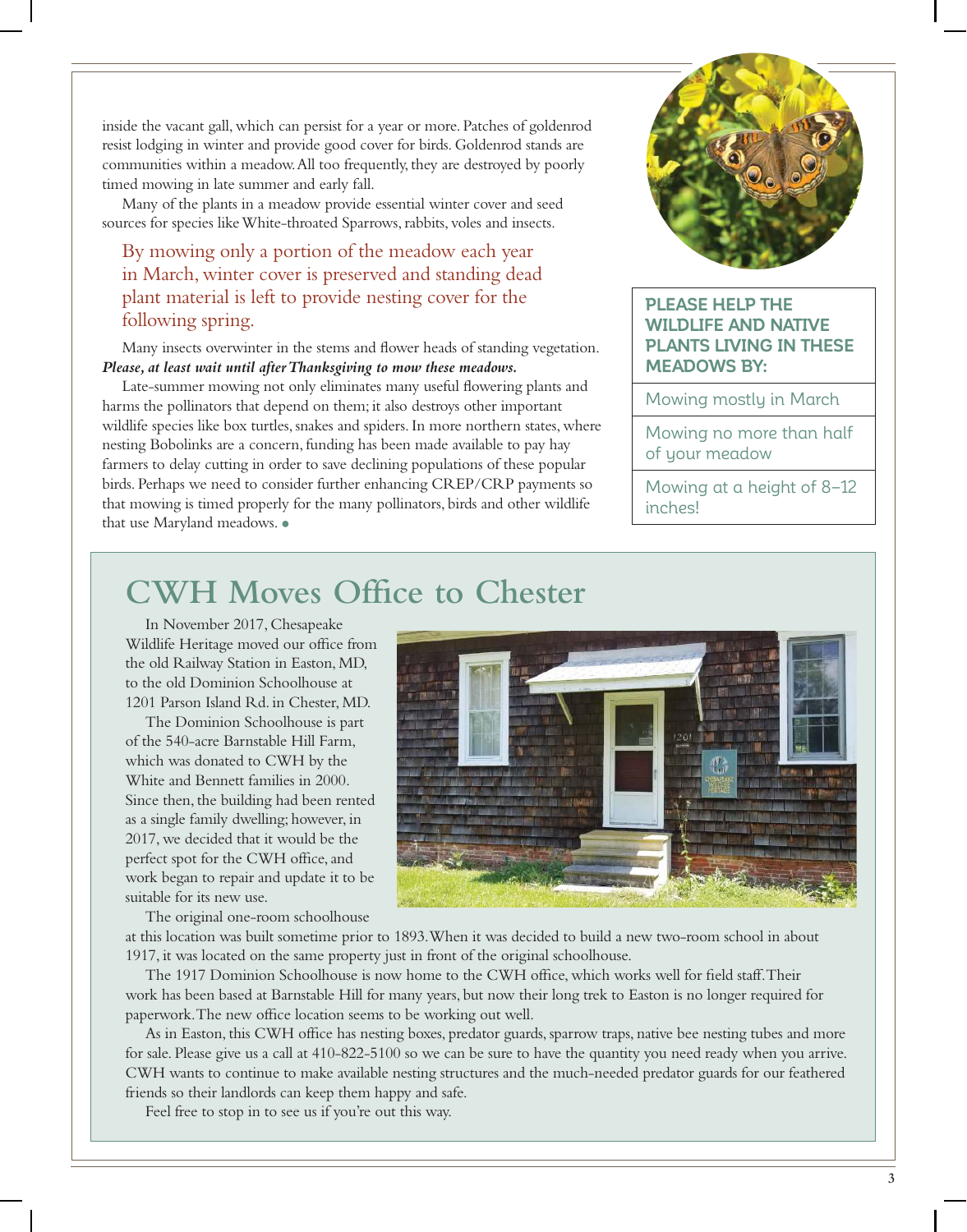

*By Andi Pupke, Education & Outreach Director*

Preserving Monarch butterfly<br>populations and their<br>amazing migration requires<br>protecting habitat that is<br>crucial for the species' entire lifespan. reserving Monarch butterfly populations and their amazing migration requires protecting habitat that is This includes preserving habitat for breeding, migrating and overwintering throughout the Monarch's range.

Many organizations and NGOs work to protect the habitat in Mexico where the eastern population of Monarchs overwinters. The relatively small size of this habitat, as well as human interference on these sites, makes their protection critical.

The Monarch caterpillar is utterly dependent on milkweeds (*Asclepias* sp.) as its host plant—it cannot survive on any other plant. At one time in U.S. history, milkweed was listed as an agricultural pest plant, so farmers and other land managers worked to remove it from the landscape.

In recent years, there has been an

increased push in many areas to plant and preserve milkweed patches and incorporate patches of these plants into meadows. This effort is a good practice and will benefit many other pollinators in addition to Monarchs. Controlling invasive plants and planting native species is also important for Monarch survival. Monarchs can be tricked into laying their eggs on two

**Monarch on tickseed (***Bidens* **sp.)**

non-native species—*Cynanchum louiseae* and *C. rossicum*, also known as Louise's swallow-wort and dog-strangling vine, respectively—on which their larvae cannot feed and develop.

But conserving habitat in the wintering sites and planting milkweed in your backyard is not enough to protect and save the Monarch. We must also restore and protect their breeding



**Bee on goldenrod**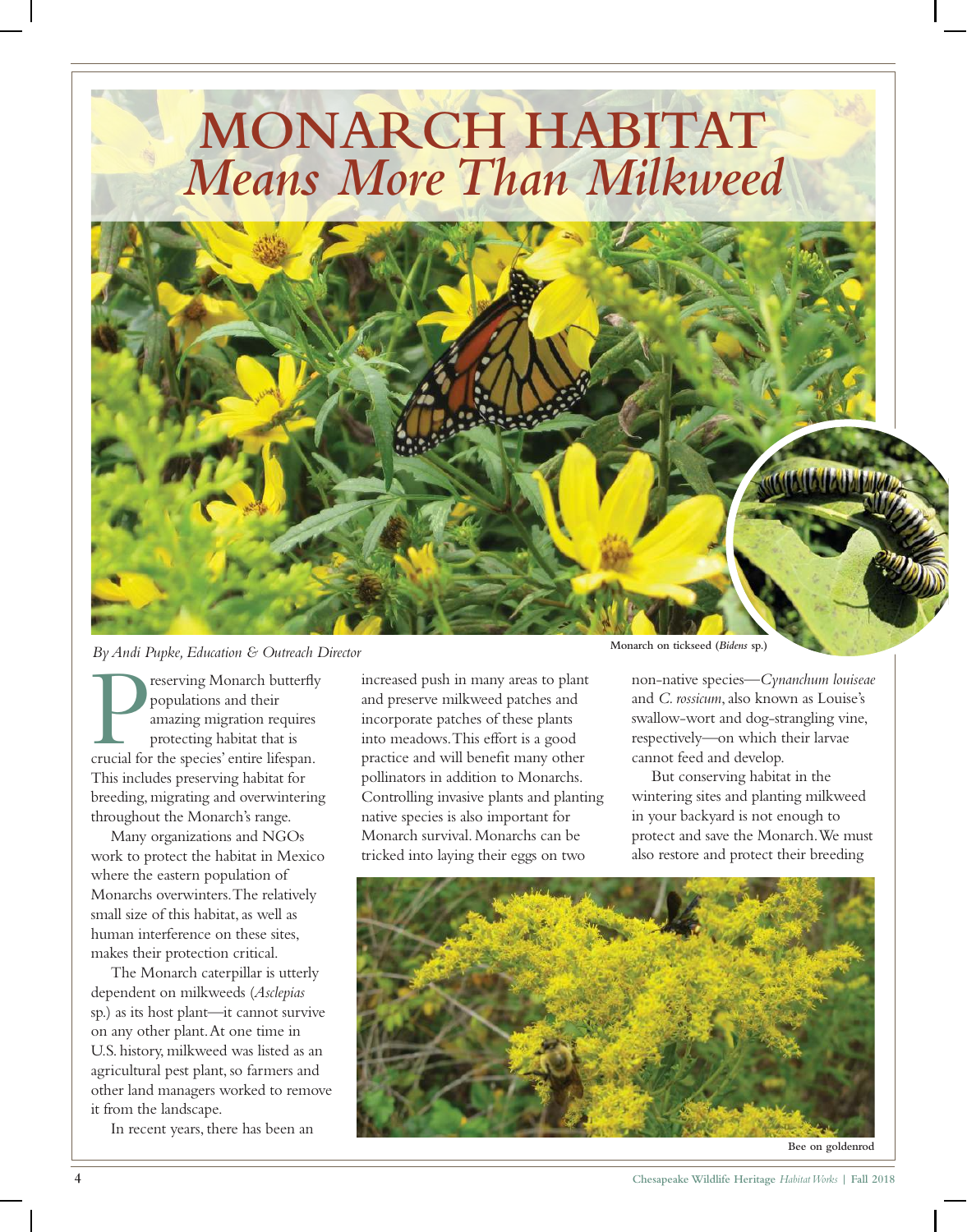grounds and the habitat along their migration routes in Mexico, the U.S. and Canada.

During fall, the Monarchs migrate south to Mexico. As they make this trip, they must gain weight to survive the winter. Intensive land management practices along their migration routes, such as frequent mowing, impacts of non-targeted insecticide use and an increase in developed areas, deplete the habitat the Monarch needs to survive the arduous trip, much less gain and store weight for the winter.

Fall-flowering species are vital for the monarch to fuel up during the migration. In the Mid-Shore region, plants like asters, goldenrod, and tickseed sunflower offer nectar late into the fall. Milkweeds are nectar-rich plants when in flower, and they benefit many bee species and other pollinators as well as the Monarch, but in our area they flower in midsummer—not during migration. Wetlands that dry up some during the summer are often in full bloom late into the fall and offer a variety of flowering plants for nectaring butterflies.

## **What can you do along the Monarch's migratory routes?**

Planting and preserving not only milkweed plants but also flowering species that offer nectar throughout the breeding and migrating seasons will help the Monarch reproduce and migrate to the wintering grounds. Time your mowing outside the breeding and migrating season so you will not remove vital habitat, and use less insecticide in areas used by pollinators.

Only when we work to improve and protect habitat for the entire Monarch butterfly lifecycle will we be able to give Monarchs their best chance for survival. •

# **Support Wildlife Habitat with a Planned Gift to CWH**

CWH encourages you to think about wildlife when you are planning your estate. A planned gift to CWH can lower estate taxes for your family, support wildlife and the Bay and, depending on the type of gift, provide some income for a beneficiary.

A planned gift is a gift of cash, securities or real estate made with careful forethought. It can be simple and straightforward or more complicated. These gifts should always be reviewed by your financial advisor or estate planning lawyer.

The most basic type of planned gift is a bequest. The donor designates in their will an asset to be given to CWH upon their death. Bequests can lower estate tax burdens and allow **you** to determine where your money will go rather than the federal government. Including CWH in your will is as simple as adding a codicil that names "Chesapeake Wildlife Heritage, Inc." as a beneficiary.



**A wetland restored by CWH on Woodmender Farm in Kent County.**

You can also use a life insurance policy as a charitable gift. New policies can be purchased or old policies transferred to make CWH the recipient of the death benefits. Certain tax deductions are permitted for this type of gift.

Charitable Remainder Trusts are probably the most complicated common form of a planned gift. However, they are a popular means for individuals to give a significant gift to a charity, receive some tax breaks and provide income for a family member.

**Planned gifts are a wonderful opportunity for you to support CWH's work for wildlife and the Chesapeake Bay while preparing your estate to ease the burden on your family. Please call our office at 410-822-5100 for more information about making a planned gift to CWH.**

**5**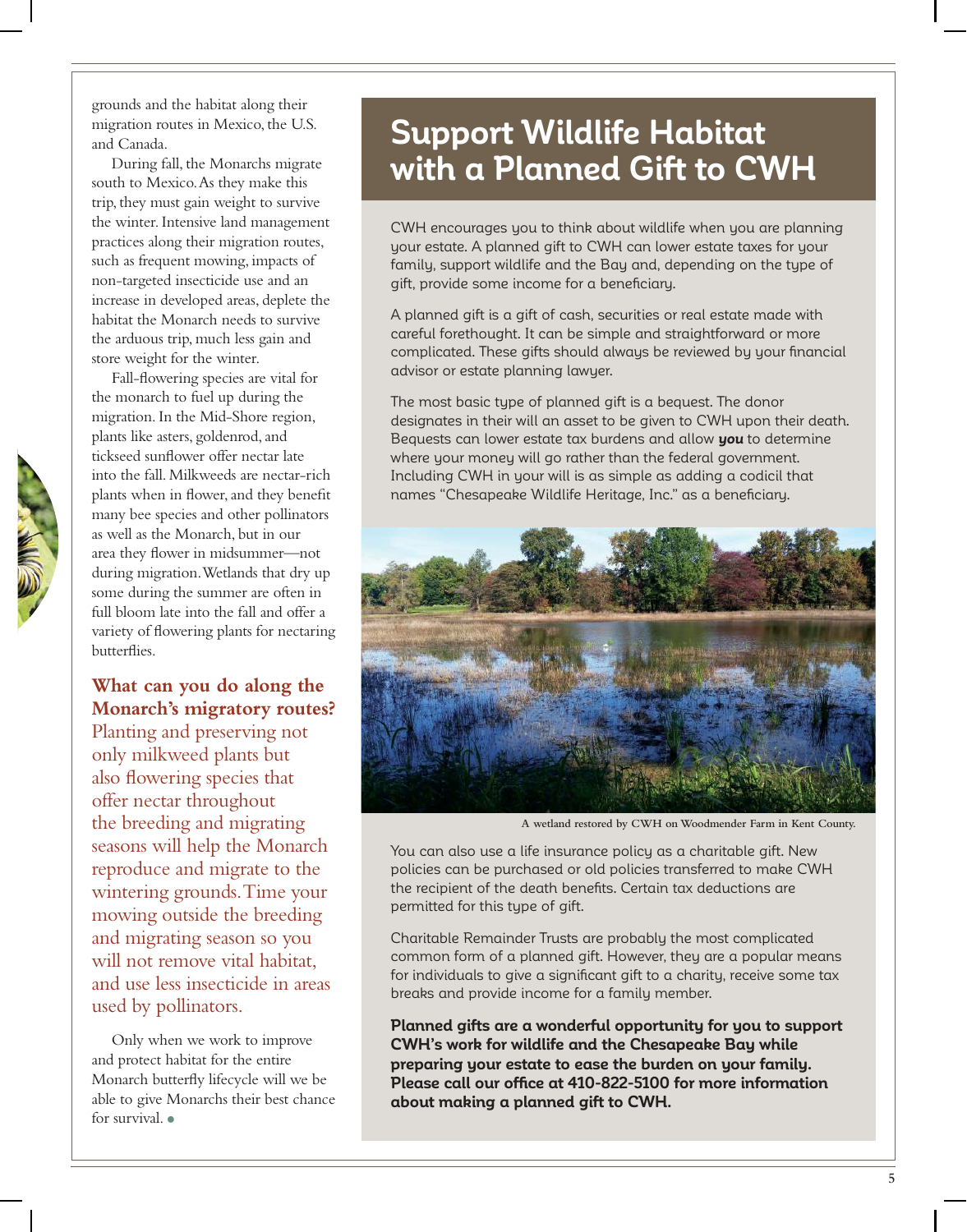# **Ask Andi: What is this on my tree? Is it harming the tree?**

*By Andi Pupke, Education & Outreach Director*

The photo shows a paper wasp nest attached to the branch of the tree. It will not harm the tree.

*By Andi Pupke, Education & Outreach Director*

Paper wasps are Vespid wasps. They gather fibers from dead wood and plant stems, combine these fibers with saliva and use the mixture to construct water-resistant nests made of gray or brown papery material. The twentytwo species of paper wasps in North America include some hornets and yellow jackets that also make nests out of papery material.

The nests of most true paper wasps are characterized by open combs with cells for brood rearing and a petiole or constricted stalk that anchors the nest.

During winter, the worker wasps will freeze and the queen will hibernate to start a new colony in spring. The nest will degrade over the winter. These nests can be found in sheltered areas such as the eaves of house, the branches of a tree, the end of an open pipe and many other places.

Most paper wasps are not as aggressive as yellow jackets and hornets, and they will only attack if they or their nest are threatened.

These wasps are beneficial in their natural habitat and are critically important in the ecosystem.

Paper wasps feed on nectar and other insects, including garden pests. Adult paper wasps are efficient predators, mostly of caterpillars such as corn earworms, army worms and many others that can harm crops. They carry their prey back to the nest and feed it to their developing larvae. So, not only do they pollinate plants—they control some pests that could harm

plants. Don't be too quick to get rid of a paper wasp's nest if it is not causing a problem. •

**GO GREEN!** Receive Newsletters Electronically

## **Help us save trees and use more of our funds to benefit**

**wildlife and the Chesapeake Bay** by having your copy of Habitat Works delivered via email. Simply send an email to info@cheswildlife.org with "Newsletter by email" in the subject line, and be sure to include your name and address in the message so we can check it against our mailing list. Upon receipt of your email, we'll send a reply to confirm your request for an electronic version of the newsletter.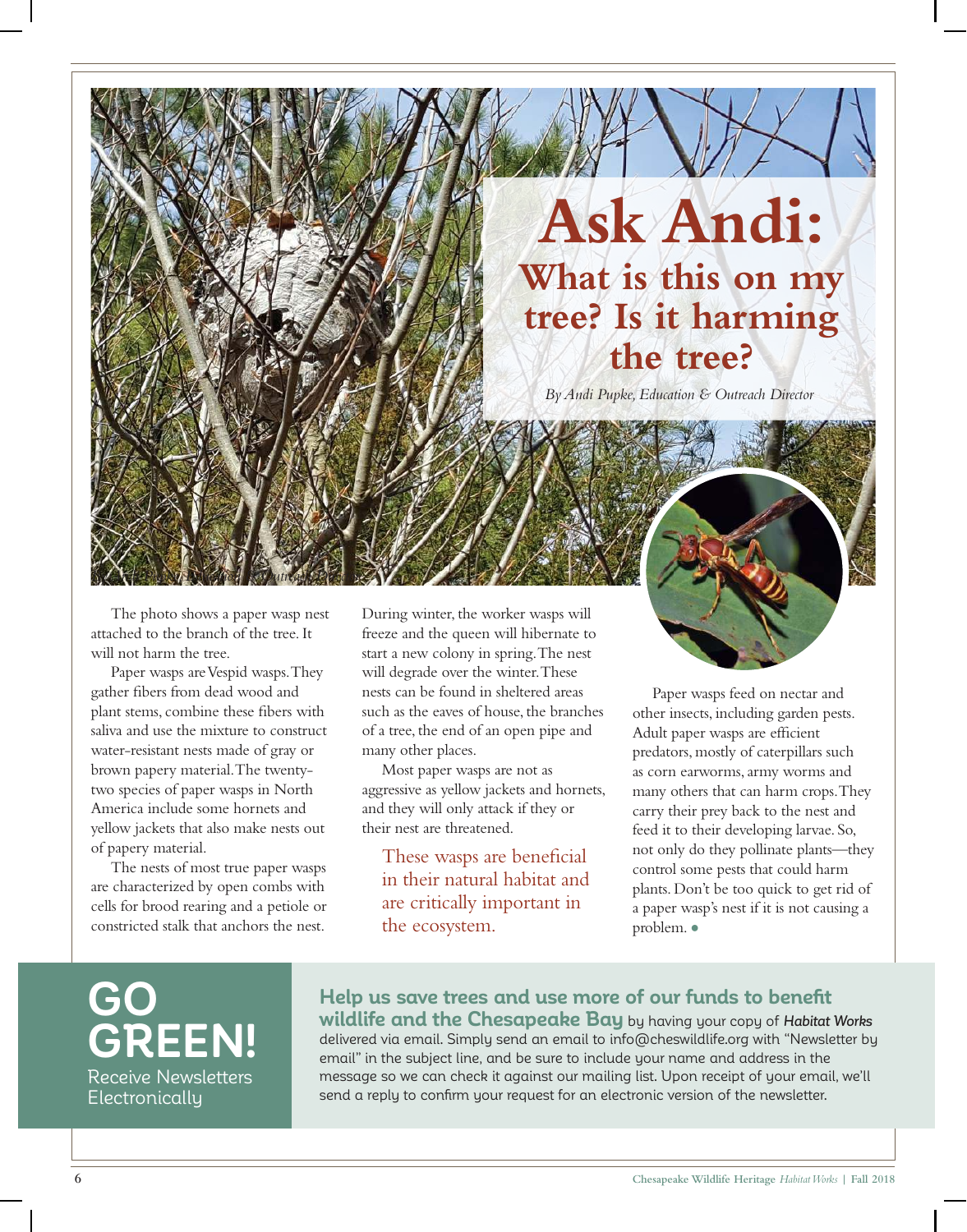

One recent winter, ice and snow brought down Jack and Marcia Moore's osprey platform. When the birds returned in spring, they attempted to build on the downed structure. The Moores called CWH, we reinstalled the structure, and the birds began building almost immediately. These photos and an email from the Moores tell the story:

Thank you for fixing our osprey platform that was damaged by ice and wind last winter. When the platform came down, our pair first tried to rebuild on the downed nest. When they realized that wasn't going to work, they settled in a nearby tree and waited patiently for Chesapeake Wildlife Heritage. You didn't disappoint. They began rebuilding their nest on the straightened pole almost before your truck left our driveway and they seem to be nesting happily.

Thank you for your good work.

Sincerely, *Jack and Marcia Moore*

**If you are interested in an osprey platform, call CWH at 410-822-5100.**